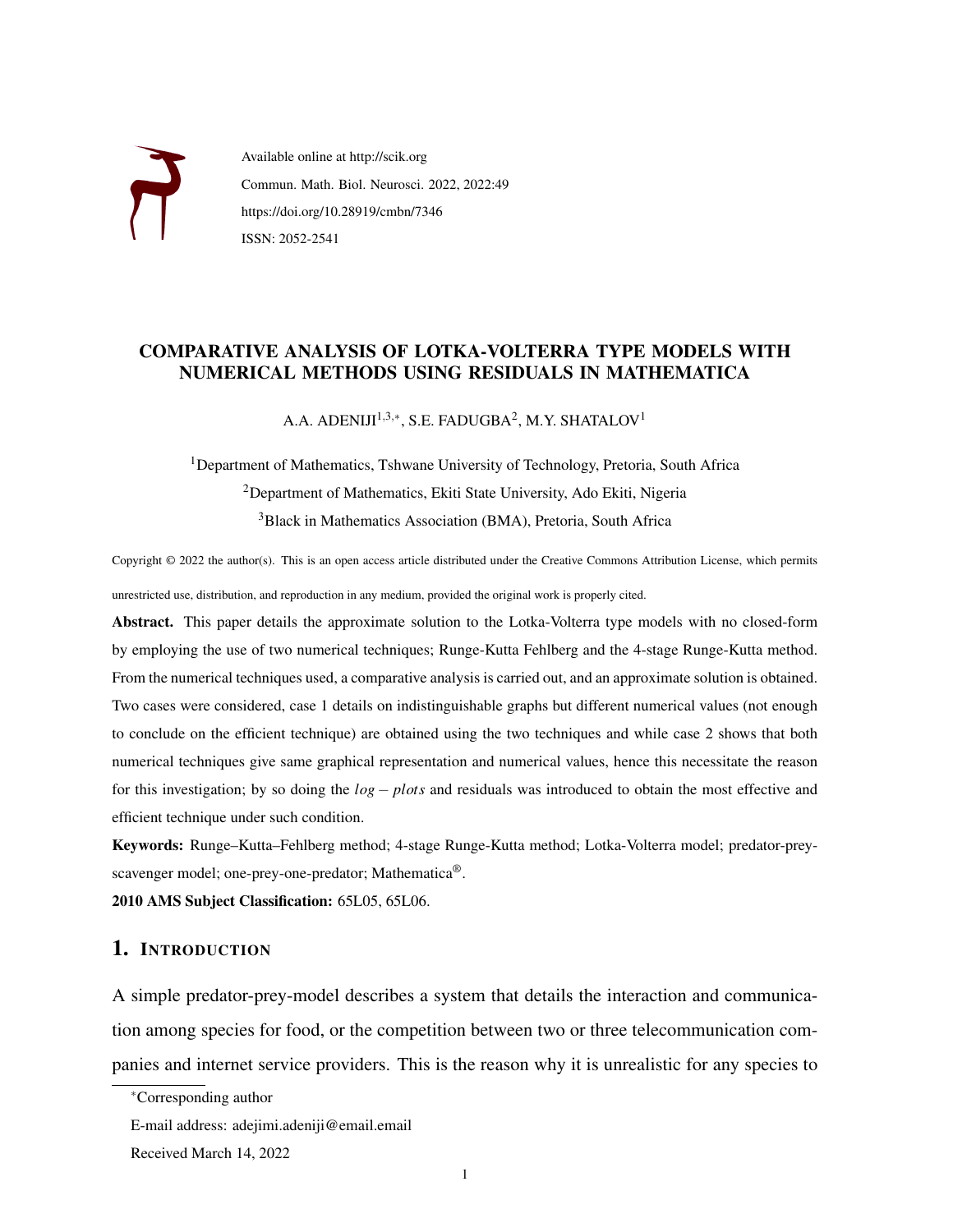#### 2 A.A. ADENIJI, S.E. FADUGBA, M.Y. SHATALOV

live in isolation, instead it is observed that different types of interaction is exhibited among several species. Several researchers have investigated the simple predator-prey model [\[1,](#page-15-0) [2,](#page-15-1) [3,](#page-15-2) [4\]](#page-15-3). Over the years, it was observed that the simple Lotka-Volterra has some draw backs. To overcome this drawback, a logistic growth term was introduced, which details the quadratic models and depicts the saturation effect in feeding. In the process of time, a framework that extended the work of Lotka and Volterra on the simple one predator and one prey was extended to the study of three species (two preys and one predator or two predators and one preys) interaction by other researchers [\[5,](#page-15-4) [6,](#page-15-5) [7\]](#page-15-6). The investigation of this modified system was carried out numerically and analytically.

In this regard, other researchers have investigated and introduced scavenger species [\[8,](#page-15-7) [9\]](#page-15-8), sta-bility analysis has been considered [\[10,](#page-15-9) [11\]](#page-16-0). These species are threats to preys, they consume dead bodies of other animals. They are also well-known as carnivores. Although, their presence serves as great advantage to the ecosystem in the sense that they balance the ecosystem by eating up dead animals. This results into cleaning the environments and getting rid of odor or carcasses. These animals includes Vultures, Hyenas, Jackals e.t.c. Ben Nolting [\[12\]](#page-16-1) developed a model where he incorporated scavenger species into the simple Lotka-Volterra model and he assumed that in the absence of other species, the scavenger would die exponentially by immensely profiting directly from the proportion of deaths of other species and predation. However, Previte and Hoffman [\[13\]](#page-16-2), investigated the presence of the scavenger which is also a predator to the prey *x* and consumes the death body of the predator *y*. They also studied a scenario where the presence of the scavenger is of non-effect to the prey and predator and a model and assumptions were presented to that effect. Predator-prey scavenger model in this paper, would be investigated using the Runge-Kutta-Fehlberg and 4 stage R-K method to obtain numerical approximations. The most effective numerical technique when the graphical and numerical experiments are the same when considering the formulated nonlinear differential equations. The Runge-Kutta-Fehlberg known as RKF45 [\[14\]](#page-16-3) is part of the family of the Runge-Kutta family and its procedure to determine the accuracy of the step-size to obtain better results in comparison to other numerical methods. The RKF45 has its application to technological systems such as virus transmission [\[15\]](#page-16-4), boundary value problems [\[16\]](#page-16-5), [\[17\]](#page-16-6). The conventional known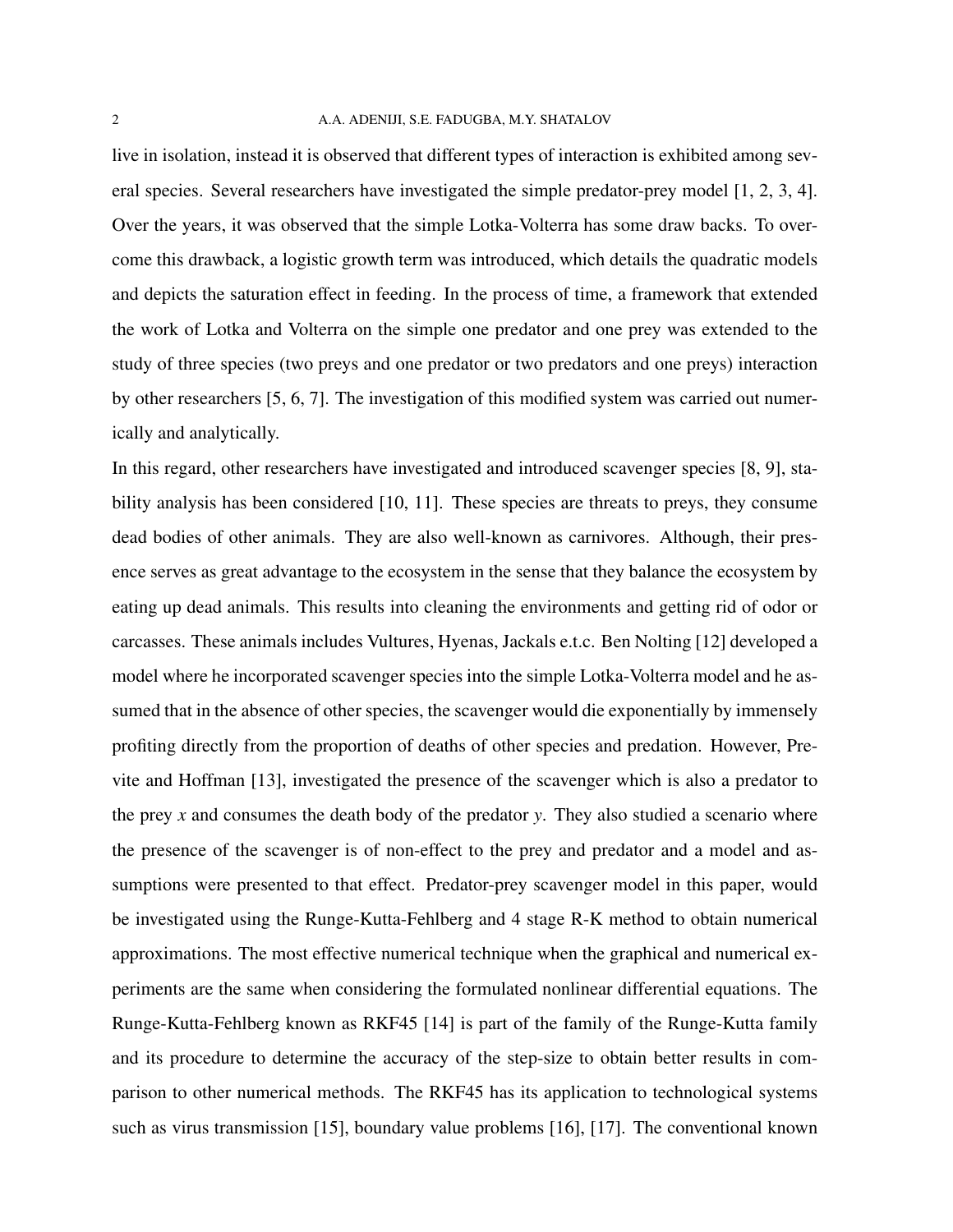methods with a constant step-size is the classical Runge-Kutta method of order four [\[18,](#page-16-7) [19\]](#page-16-8) gives a good results and obtains its accuracy without the need of higher derivative calculations. Although, its error estimation terms is limited as the one-step method with an adaptive step size which gives better error estimation in comparison to one-step constant step-size of 4 stage R-K method. Conventionally, the RKF45 method is a method with an error estimator of order  $O(h^5)$ and is expected to give better result than 4 stage R-K method, and this will be investigated in this paper and give proper conclusion by the aid of graphical and numerical representations. To achieve comparison, we introduce the log-plot by comparing the residual error because errors

This paper is structured as follows: Section [2](#page-2-0) details on the formulation of governing systems of equations, and assumptions which describes the interaction between the species. In section [3,](#page-5-0) the methodology is discussed. Under section [4,](#page-6-0) the numerical simulations of the respective generalized governing system of equations were visually illustrated and numerical approximation shown using computer algebra software. In section [5,](#page-14-0) the discussion of the numerical solutions was done and the conclusions of the study are stated. The aim of this paper is to show the comparison of the obtained results and numerical approximation solution between the Runge-Kutta Fehlberg method (RKF45) and 4-stage R-K method with respect to the Predator-Prey-Scavenger Model.

sometimes exhibits a range of orders of magnitude and the log-plot of Abs [residuals].

## <span id="page-2-0"></span>2. GOVERNING SYSTEM: PREDATOR-PREY-SCAVENGER MODEL

2.1. Predator-Prey-Scavenger Model. The system considered is patterned to the definition:

**Definition 1.** Let a function  $f : \mathbb{R}^n \longrightarrow \mathbb{R}$  be defined as nonlinear then by we introduce the *definition; A system of nonlinear equation contains a set of equations such that*

(1)  
\n
$$
f_1(y_1, y_2, \dots, x_n) = 0
$$
\n
$$
f_2(y_1, y_2, \dots, x_n) = 0
$$
\n
$$
\vdots
$$
\n
$$
f_n(y_1, y_2, \dots, y_n) = 0,
$$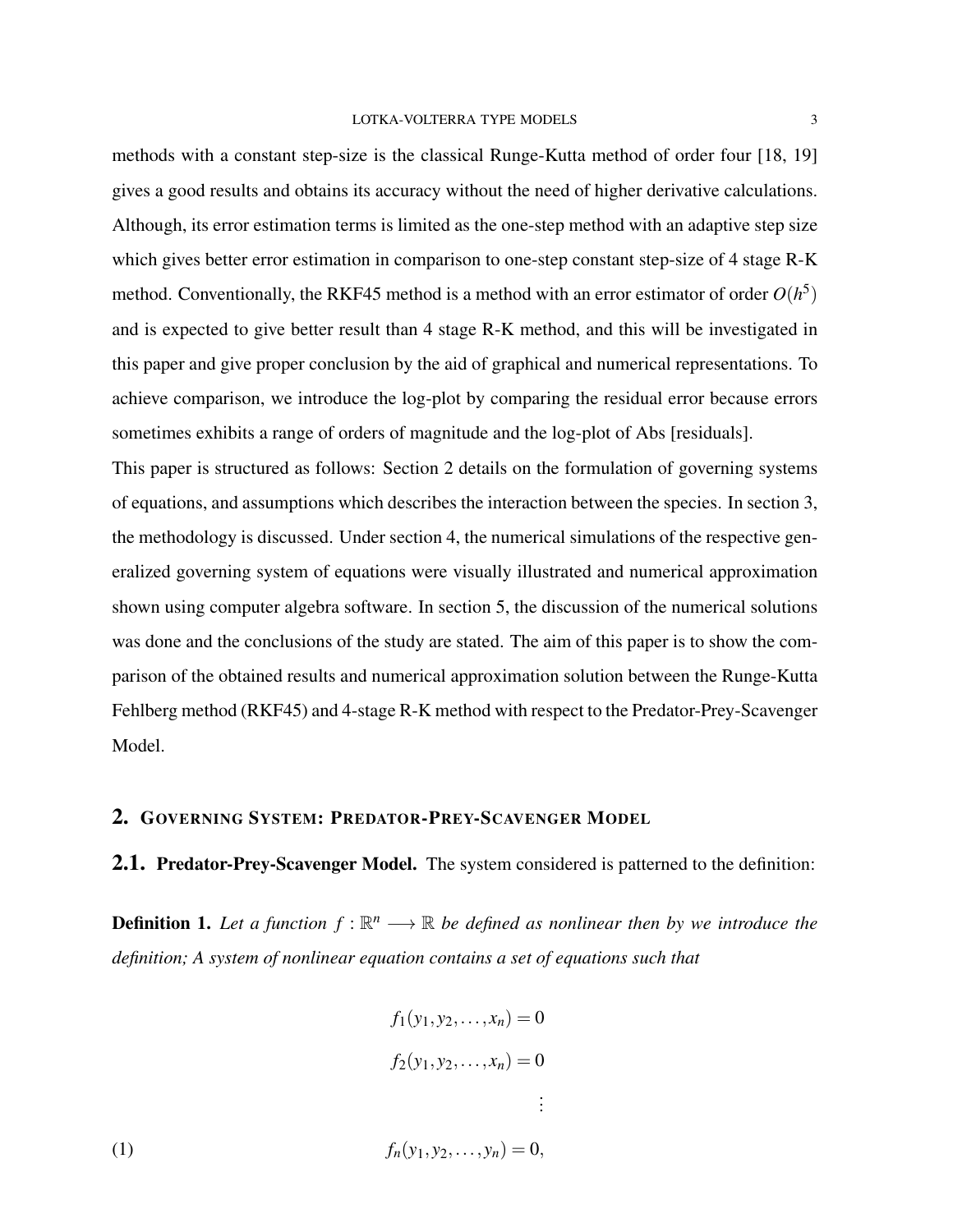where  $(y_1, y_2, \ldots, y_n) \in \mathbb{R}^n$  and  $f_i$ 's is nonlinear real function such that  $i = 1, 2, 3, \ldots, n$ .. In the problem considered, the nonlinear Predator-Prey-Scavenger Model is a system of first order differential equations. The model does not have a closed form solution and to obtain an approximate solution, we employed the use of numerical methods RKF45 and 4-stage R-K method to compute the systematic analysis using computer algebra system (CAS) to show the most effective and efficient method. The Predator-Prey-Scavenger Model is presented:

$$
(2) \qquad \qquad \dot{x} = x \left[ 1 - x - y - z - \alpha - \beta x^2 \right]
$$

$$
\dot{y} = y[\gamma x - \delta - \eta - \mu y]
$$

$$
(4) \qquad \qquad \dot{z} = z \left[ v x + \omega y - \zeta - \varepsilon - \tau z \right]
$$

(5) 
$$
x_0 = 10, y_0 = z_0 = 5
$$

The scavenger model is modified on the classical Lotka-Volterra with the following assumptions:

• The parameters are non-negative for the predator, prey and scavenger respectively, according to [\[10\]](#page-15-9), the parameters are defined in Table [1](#page-3-0) as:

٦

| Parameters | Definition                                                                             |  |  |  |
|------------|----------------------------------------------------------------------------------------|--|--|--|
| $\alpha$   | ratio of harvesting of prey to intrinsic growth rate of prey species                   |  |  |  |
| β          | ratio of toxicity of prey to intrinsic growth rate of prey                             |  |  |  |
| γ          | ratio of prey's attack from predator to intrinsic growth rate of prey                  |  |  |  |
| $\delta$   | ratio of predator's death rate to the intrinsic growth rate of the prey,               |  |  |  |
| η          | ratio of harvesting of predator to intrinsic growth rate of prey species               |  |  |  |
| $\mu$      | ratio of toxicity coefficient of predator to prey's attack rate from predator          |  |  |  |
| $\upsilon$ | ratio of prey's attack rate from scavenger to intrinsic growth rate of prey,           |  |  |  |
| $\omega$   | ratio of predator's attack rate from scavenger to the prey's attack rate from predator |  |  |  |
| ς          | ratio of scavenger death rate to the intrinsic growth rate of the prey                 |  |  |  |
| ε          | ratio of harvesting of scavenger to intrinsic growth rate of prey species              |  |  |  |
| τ          | ratio of toxicity coefficient of scavenger to prey's attack rate from scavenger        |  |  |  |

<span id="page-3-0"></span>TABLE 1. Biological definition of parameters

ſ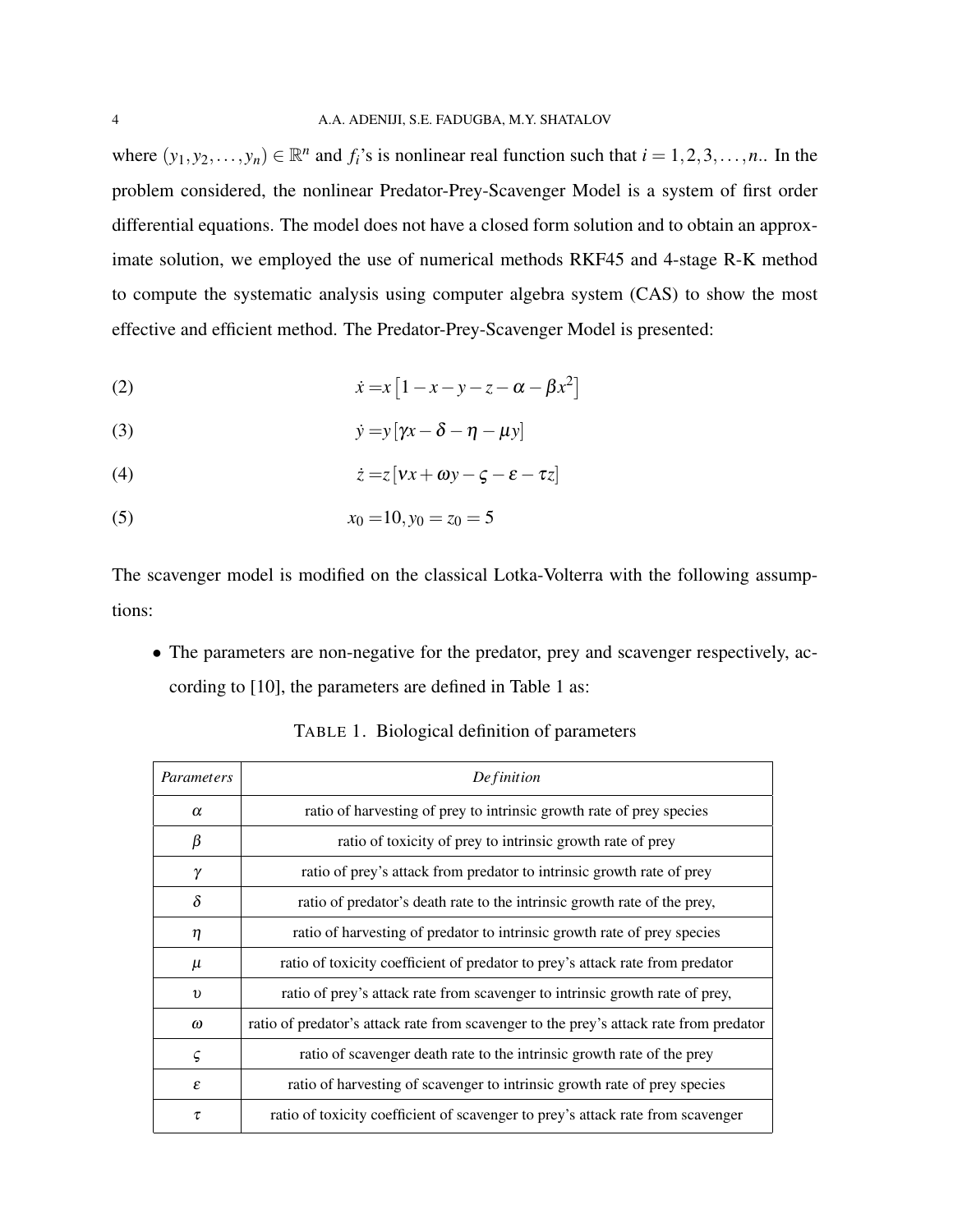- In the absence of the prey population with non-accidental occurrence, the predator and scavenger population die.
- The interaction functions of the model is assumed to be continuous and continuous partial derivative, therefore the model exists and is unique.
- The scavenger population benefits from the prey and predator that die naturally without the presence of external factors.
- It's assumed that no entering nor leaving the vicinity be of benefits to either predator, prey or scavenger.

In addition to the description of the model, we further assume that the model only accommodates three species in a balanced ecosystem. The prey population is described as the feeder to other population while the second population is the predator which feeds on the prey and the third population for survival as the environment is competitive. The last population is known as scavengers, they feed on the prey and eat the dead bodies of the predator, however, the scavenger population affects the predator population indirectly by reducing the prey for their own survival.

**2.2.** One prey and one predator. Adeniji et.al [\[20\]](#page-16-9) and Noufe et.al [\[21\]](#page-16-10), investigated on prey-predator model type using some numerical techniques, but for the purpose of this paper, the authors presented a modified prey-predator model type. This model is represented as follows: Consider the prey-predator system,

<span id="page-4-0"></span>(6) 
$$
\dot{x} = a_{11}x - a_{12}x^2 - a_{13}xy
$$

(7) 
$$
\dot{y} = -a_{12}y - a_{22}y^2 + a_{13}xy
$$

with initial conditions

<span id="page-4-1"></span>(8) 
$$
x_0 = X_0, y_0 = Y_0
$$

From Equation [6](#page-4-0) - Equation [8,](#page-4-1) the constant parameters are defined biologically for the purpose of the model [\[20\]](#page-16-9) .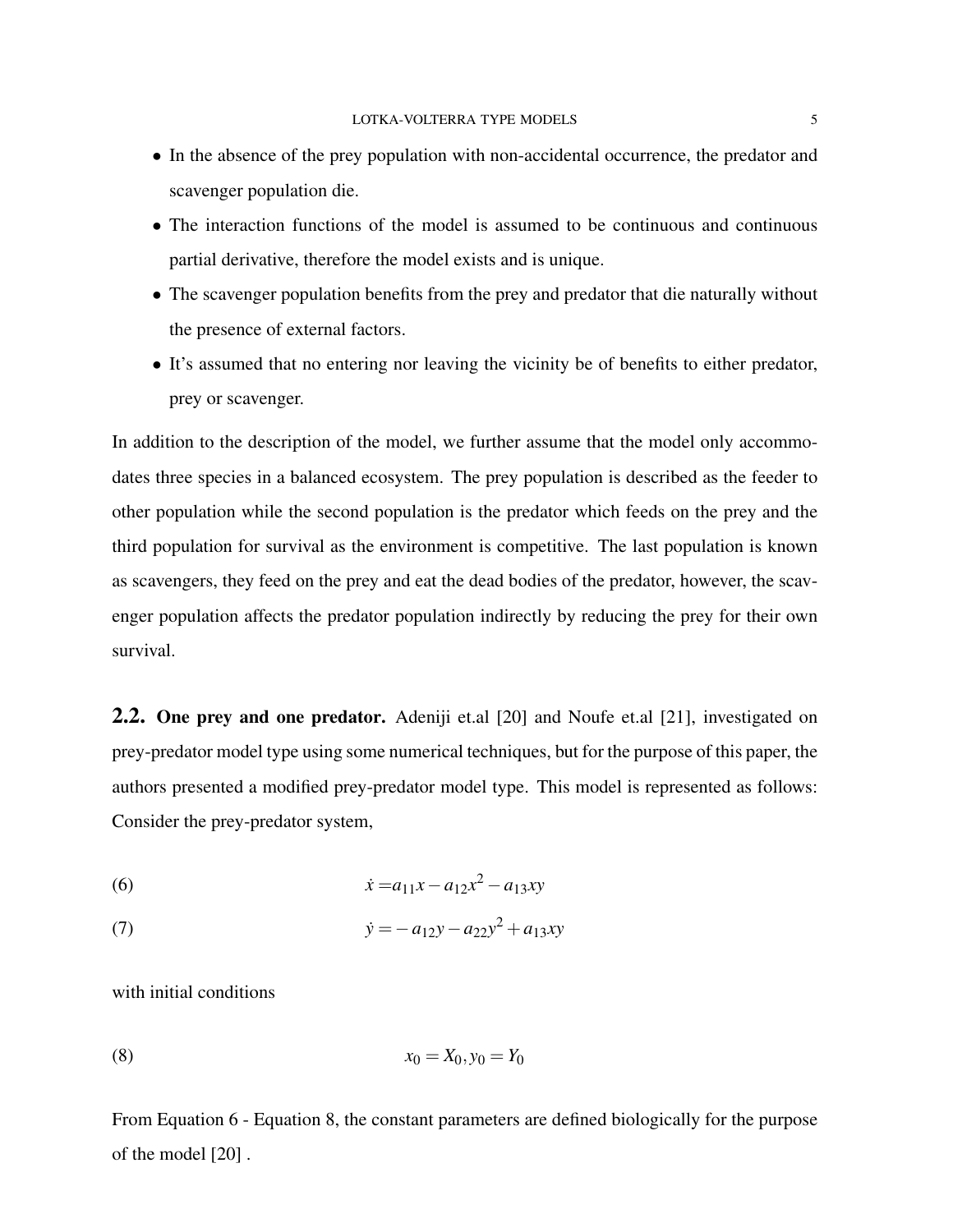# <span id="page-5-0"></span>3. METHODOLOGY

A general expression follows a system of nonlinear equation with initial value problem such that:

<span id="page-5-2"></span><span id="page-5-1"></span>(9) 
$$
x'_{i} = f_{1}(t, x_{1}, x_{2}, \ldots, x_{n}); x_{i}(t_{0}) = x_{0},
$$

(10) 
$$
y'_{i} = f_{1}(t, x_{1}, x_{2}, \ldots, y_{n}); y_{i}(t_{0}) = y_{0},
$$

$$
i = 1, 2, 3, \ldots, n
$$

where the  $x_i$ 's and  $y_i$ 's represent the prey and predator population. Solving the initial value problem in the Equation [9](#page-5-1) and Equation [10,](#page-5-2) using the Runge-Kutta Fehlberg which is the combination of two different orders (order four and order five). The algorithm follows such that at different steps, order four and order five approximations for the solution of the nonlinear predator-prey-scavenger model are obtained by using order four method with five stages and order five method with six stages representation. This is obtained as follows by defining the general formulation of Runge-Kutta method of order five:

$$
k_{1} = hf_{i}(t, x_{1}, x_{2},...,x_{n}),
$$
\n
$$
k_{2} = hf_{i}\left(t + \frac{1}{4}h, x_{1} + \frac{1}{4}k_{1}, x_{2} + \frac{1}{4}k_{1},...,x_{n} + \frac{1}{4}k_{1}\right),
$$
\n
$$
k_{3} = hf_{i}\left(t + \frac{3}{8}h, x_{1} + \frac{3}{32}k_{1} + \frac{9}{32}k_{2}, x_{2} + \frac{3}{32}k_{1} + \frac{9}{32}k_{2},...,x_{n} + \frac{3}{32}k_{1} + \frac{9}{32}k_{2}\right),
$$
\n
$$
k_{4} = hf_{i}\left(t + \frac{12}{13}h, x_{1} + \frac{1932}{2197}k_{1} - \frac{7200}{2197}k_{2} + \frac{7296}{2197}k_{3}, x_{2} + \frac{1932}{2197}k_{1} - \frac{7200}{2197}k_{2} + \frac{7296}{2197}k_{3}...\right)
$$
\n
$$
\left(x_{n} + \frac{1932}{2197}k_{1} - \frac{7200}{2197}k_{2} + \frac{7296}{2197}k_{3}\right),
$$
\n
$$
k_{5} = hf_{i}\left(t + h, x_{1} + \frac{439}{216}k_{1} - 8k_{2} + \frac{3680}{513}k_{3} - \frac{845}{4104}k_{4}, x_{2} + \frac{439}{216}k_{1} - 8k_{2} + \frac{3680}{513}k_{3} - \frac{845}{4104}k_{4}, ... \right)
$$
\n
$$
\left(x_{n} + \frac{439}{216}k_{1} - 8k_{2} + \frac{3680}{513}k_{3} - \frac{845}{4104}k_{4}\right),
$$

<span id="page-5-3"></span>
$$
k_6 = hf_i \left( t + h, x_1 - \frac{8}{27}k_1 + 2k_2 - \frac{3544}{2565}k_3 + \frac{1859}{4104}k_4 - \frac{11}{40}k_5, x_2 - \frac{8}{27}k_1 + 2k_2 - \frac{3544}{2565}k_3 + \frac{1859}{4104}k_4 - \frac{11}{40}k_5 \ldots \right)
$$
  
(11)  $\left( x_n - \frac{8}{27}k_1 + 2k_2 - \frac{3544}{2565}k_3 + \frac{1859}{4104}k_4 - \frac{11}{40}k_5 \right),$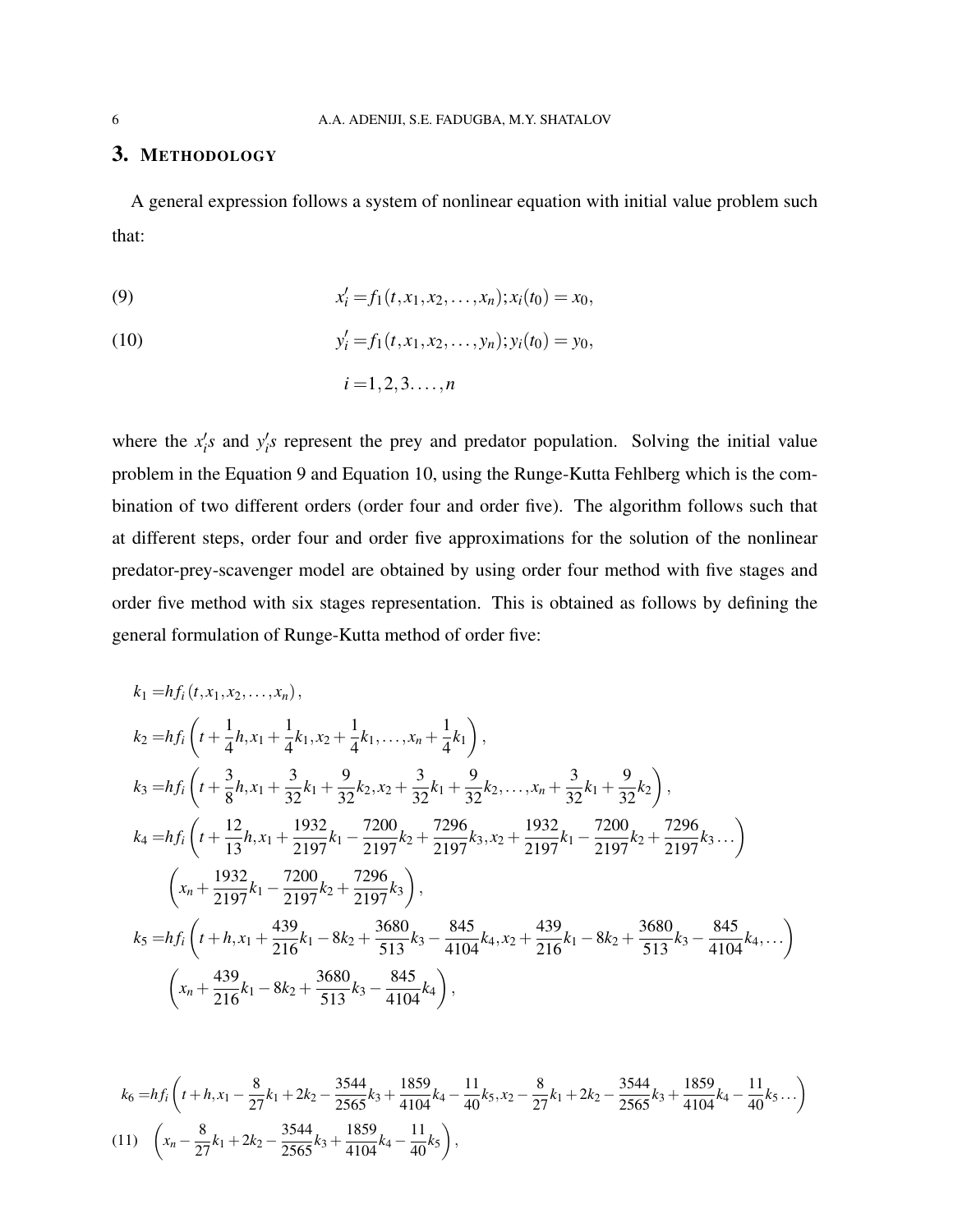where  $i = 1, 2, \ldots, n$ . By formulation of the fifth order of Runge-Kutta method in Equation [11,](#page-5-3) the approximation to the initial value problem is obtained using the Runge-Kutta method of order four as represented in Equation [12](#page-6-1)

<span id="page-6-1"></span>(12) 
$$
x_{ik+1} = x_k + \frac{25}{216}k_1 + \frac{1408}{2565}k_3 + \frac{2197}{4104}k_4 - \frac{1}{5}k_5,
$$

where  $i = 1, 2, \ldots, n$ . In the same vein, the approximate solution to the initial value problem is likewise obtained by employing the fifth order of Runge-Kutta method and represented as

<span id="page-6-2"></span>(13) 
$$
x_{ik+1} = x_k + \frac{16}{135}k_1 + \frac{6656}{12825}k_3 + \frac{28561}{56430}k_4 - \frac{9}{50}k_5 + \frac{2}{55}k_6.
$$

Subtracting Equation [13](#page-6-2) from Equation [12,](#page-6-1) a formula was generated to estimate the error of the Runge-Kutta Fehlberg method and represented as

<span id="page-6-3"></span>(14) 
$$
E^* = \frac{1}{360}k_1 + \frac{128}{4275}k_3 + \frac{2197}{7524}k_4 - \frac{1}{50}k_5 + \frac{2}{55}k_6,
$$

where the values of  $k_1, ..., k_6$  are known from each steps, such that  $\lambda = 0.9 \left(\frac{\varepsilon}{E^*}\right)^{\frac{1}{4}}$ . It's im-perative to know that the optimal step size can be obtained from Equation [14,](#page-6-3) if  $E^* \leq \varepsilon$ , we keep *x* as the step solution and move to the next step size  $\lambda h$  and if  $E^* < \varepsilon$ , the current step size is recalculated with the step size  $\lambda h$ . It is quite important to note that RK5 method needs evaluation of six per each step and 4 stage R-K requires evaluation of four per each step which results to ten for both methods. As it were, for effective computation, Fehlberg requires only six evaluations using *k* values for RK5 and 4 stage R-K methods. For implementation procedure in relation to objective of this paper, 4 stage R-K and RKF45 approximate solution of the predator-prey-scavenger model will be compared and investigated.

# <span id="page-6-0"></span>4. NUMERICAL SIMULATION

This section details on the results, computational analysis, and implementation of the algorithm in Mathematica® with its built-in functions to obtain a numerical approximation for the Prey-Predator-Scavenger model. The model case closed form solution is unobtainable which necessitates the reason for the numerically approximate solution, comparison between the Runge-Kutta Fehlberg method and 4-stage R-K method. The investigation of the global dynamics of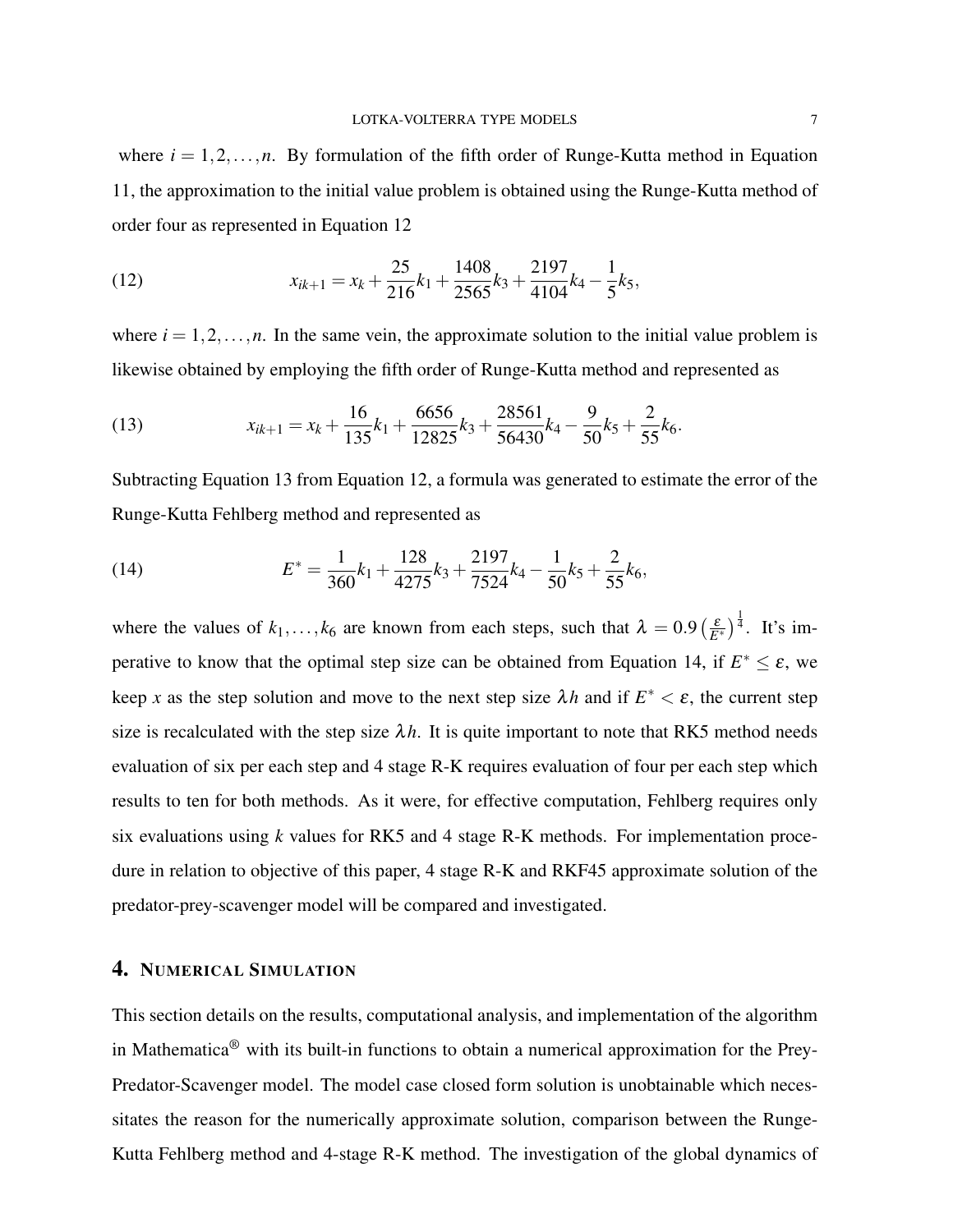the system was carried out using numerical simulations. To understand the purpose of this research when both numerical techniques gives graphs (which are visibly indistinguishable) and numerical approximations, we investigate by assuming certain parameters [\[10\]](#page-15-9). Two cases of prey-predator models are investigated for the numerical simulation. Case 1 considers indistinguishable graphs but different numerical values obtained using the two numerical techniques are not sufficient enough to identify the best technique, and case2 details on the solution obtained by the numerical techniques which result in identical graphical representation and numerical values.

### **4.1.** *Case* 1: Prey-Predator-Scavenger model. Parameters assumed are as follows:

(15)  
\n
$$
\alpha = 0.2, \beta = 0.3, \gamma = 0.7
$$
\n
$$
\delta = 0.1, \eta = 0.1, \mu = 0.1, \nu = 0.5
$$
\n
$$
\omega = 0.2, \zeta = 0.1, \epsilon = 0.1, \tau = 0.1
$$

<span id="page-7-0"></span>The Prey-Predator-Scavenger model considered

<span id="page-7-1"></span>(16) 
$$
\dot{x} = x \left[ 1 - x - y - z - \alpha - \beta x^2 \right]
$$

<span id="page-7-2"></span>(17) 
$$
\dot{y} = y[\gamma x - \delta - \eta - \mu y]
$$

(18) 
$$
\dot{z} = z[vx + \omega y - \zeta - \varepsilon - \tau z]
$$

Taking the initial conditions

(19) 
$$
x_0 = 10, y_0 = z_0 = 5
$$

The domain of the system above is represented as

(20) 
$$
\mathbb{R}^3_+ = [(x, y, z \in \mathbb{R}^3 | x \ge 0, y \ge 0, z \ge 0)]
$$

*Case* 1 is a special case investigated when the graphical representation of both numerical methods is indistinguishable but the numerical values differs as inference can't be drawn. We introduce the RKF45 method and 4 stage R-K method, by so doing, we integrate the system in Equation [16](#page-7-0) - Equation [17](#page-7-1) with the aid of built-in algorithm in Mathematica®. Investigating the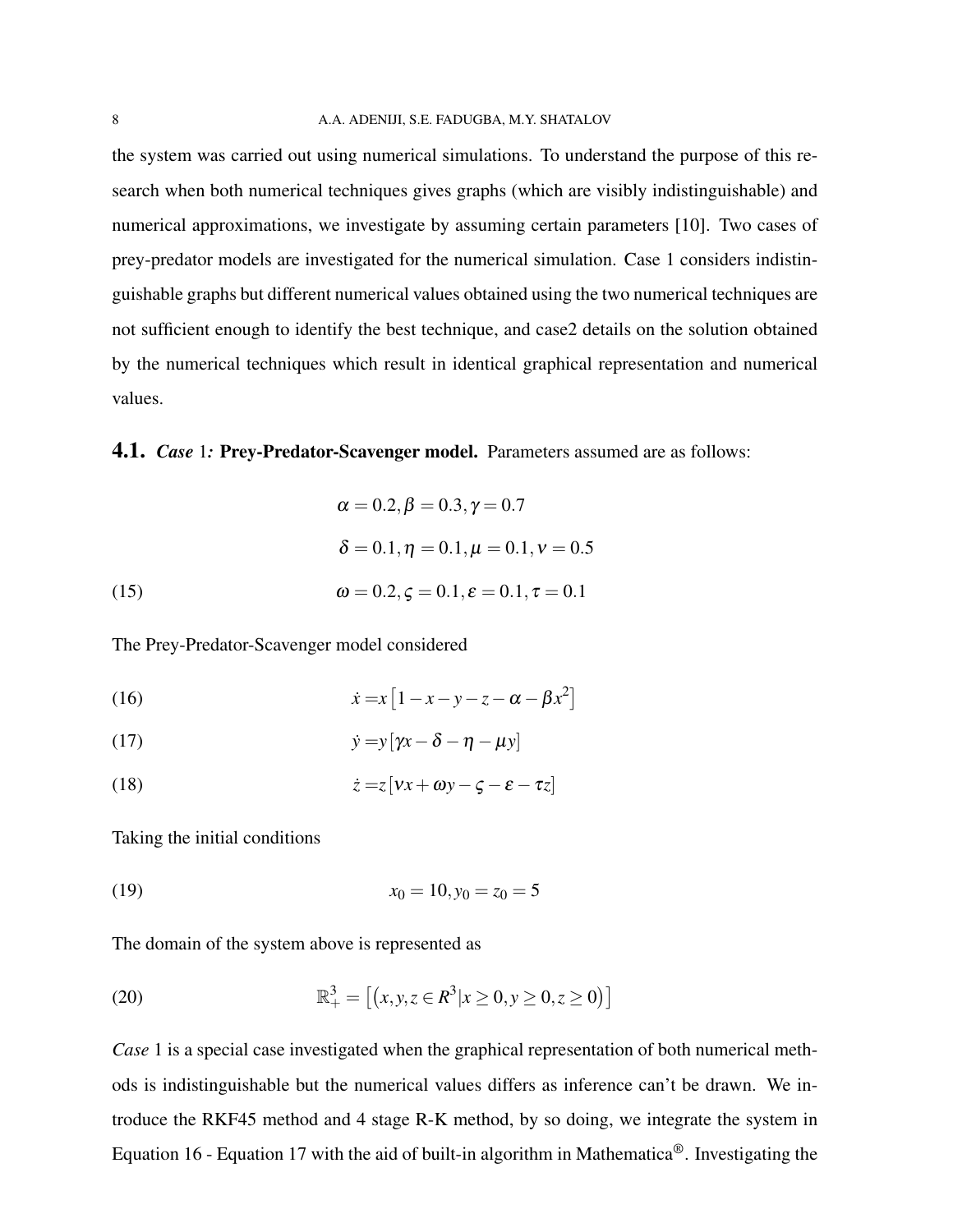system with Runge-Kutta Fehlberg method and 4 stage R-K method, we obtain same graphical representation as seen in Figure [1.](#page-8-0)



<span id="page-8-0"></span>FIGURE 1. Graphical solution of RKF45 and 4-stage R-K method

To further understand the case 1, the numerical values obtained using the numerical methods differs from each other as seen in Table [2](#page-8-1)

<span id="page-8-1"></span>

|                | RKF45                     |          |          | CRK4                      |          |          |
|----------------|---------------------------|----------|----------|---------------------------|----------|----------|
| t              | x(t)                      | y(t)     | z(t)     | x(t)                      | y(t)     | z(t)     |
| $\Omega$       | 10                        | 5        | 5        | 10                        | 5        | 5        |
| $\mathbf{1}$   | 0.0000688132              | 3.53403  | 6.8561   | 0.0000688382              | 3.53401  | 6.85604  |
| $\overline{2}$ | $2.0863 \times 10^{-8}$   | 2.19149  | 5.31316  | $2.12017 \times 10^{-8}$  | 2.19148  | 5.31312  |
| 3              | $7.513 \times 10^{-11}$   | 1.49691  | 3.94668  | $7.77512 \times 10^{-11}$ | 1.49691  | 3.94665  |
| $\overline{4}$ | $1.51233 \times 10^{-12}$ | 1.07916  | 2.95899  | $1.57858 \times 10^{-12}$ | 1.07915  | 2.95897  |
| 5              | $9.91147 \times 10^{-14}$ | 0.80482  | 2.25412  | $1.03951 \times 10^{-13}$ | 0.804818 | 2.25411  |
| 6              | $1.49824 \times 10^{-14}$ | 0.614133 | 1.74207  | $1.57196 \times 10^{-14}$ | 0.614132 | 1.74207  |
| 7              | $4.14553 \times 10^{-15}$ | 0.476298 | 1.36221  | $4.35016 \times 10^{-15}$ | 0.476297 | 1.36221  |
| 8              | $1.79915 \times 10^{-15}$ | 0.373822 | 1.07511  | $1.8878 \times 10^{-15}$  | 0.373822 | 1.0751   |
| 9              | $1.09855 \times 10^{-15}$ | 0.29603  | 0.854738 | $1.1526 \times 10^{-15}$  | 0.296029 | 0.854735 |
| 10             | $8.72525 \times 10^{-16}$ | 0.236036 | 0.683475 | $9.15453 \times 10^{-16}$ | 0.236035 | 0.683473 |

TABLE 2. Values of  $x(t)$ ,  $y(t)$ ,  $z(t)$ ,  $t \in [0, 10]$  between RKF45 and 4-stage R-K method

For the purpose of the article, the numerical values of the approximation and the graphical representations do not produced the same results as in case 2. This necessitates the reason to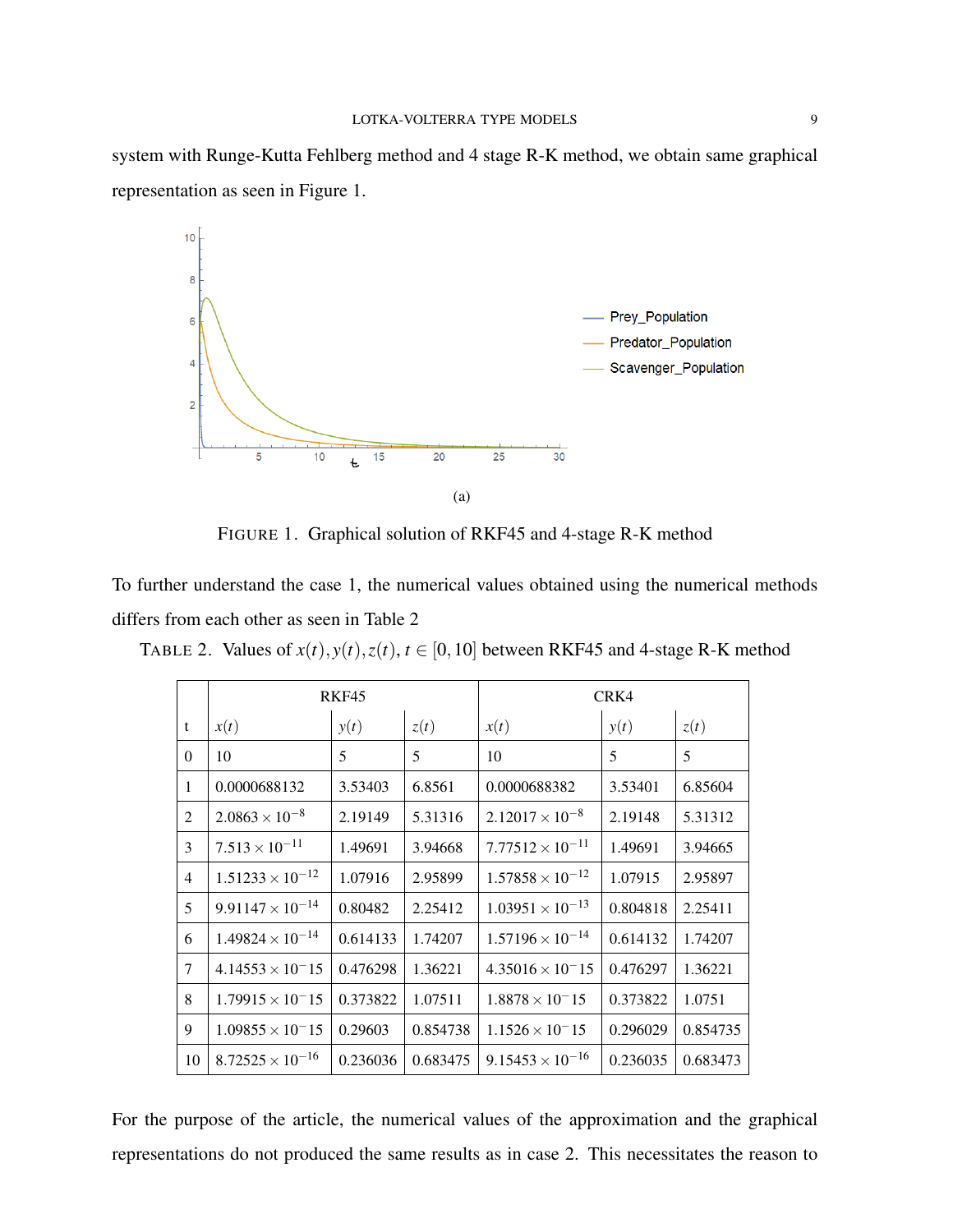compare and identify which technique is better in approximation when encountered with such model with no closed form solution. So we introduce the residual formulation to investigate the errors in numerical technique through numerical integration and the time integration starts from the initial condition of the prey, predator and scavenger population in Equation [16](#page-7-0) - Equation [18.](#page-7-2) We investigate this by the use of residuals in the software, Mathematica  $12.2^{\circledast}$ , through identification of the numerical technique to obtain better approximation, we introduce the use of *log* − *plot*, and *Absolute* in the coding and the use of residuals in the software and *E<sup>o</sup>* is denoted as error order.

The *log*− *plot* through the spikes help to identify the efficient and accurate numerical technique by the use of residual, the graphical representation of the approximation between the two techniques and the results of the experiment is shown in Figure [2.](#page-9-0)



<span id="page-9-0"></span>FIGURE 2. Residual solution and comparison between RKF45 and 4-stage R-K method

The Figure [3](#page-10-0) shows an independent investigative plot of the *log*− *plot*, the deepest spike, graphical approximation of each population and the order of error for the Runge-Kutta Fehlberg method of solution.

The Figure [4](#page-10-1) shows an approximation solution of the Predator,prey and scavenger population, *log*− *plot*, spike, and the order of error for the 4 stage R-K method of solution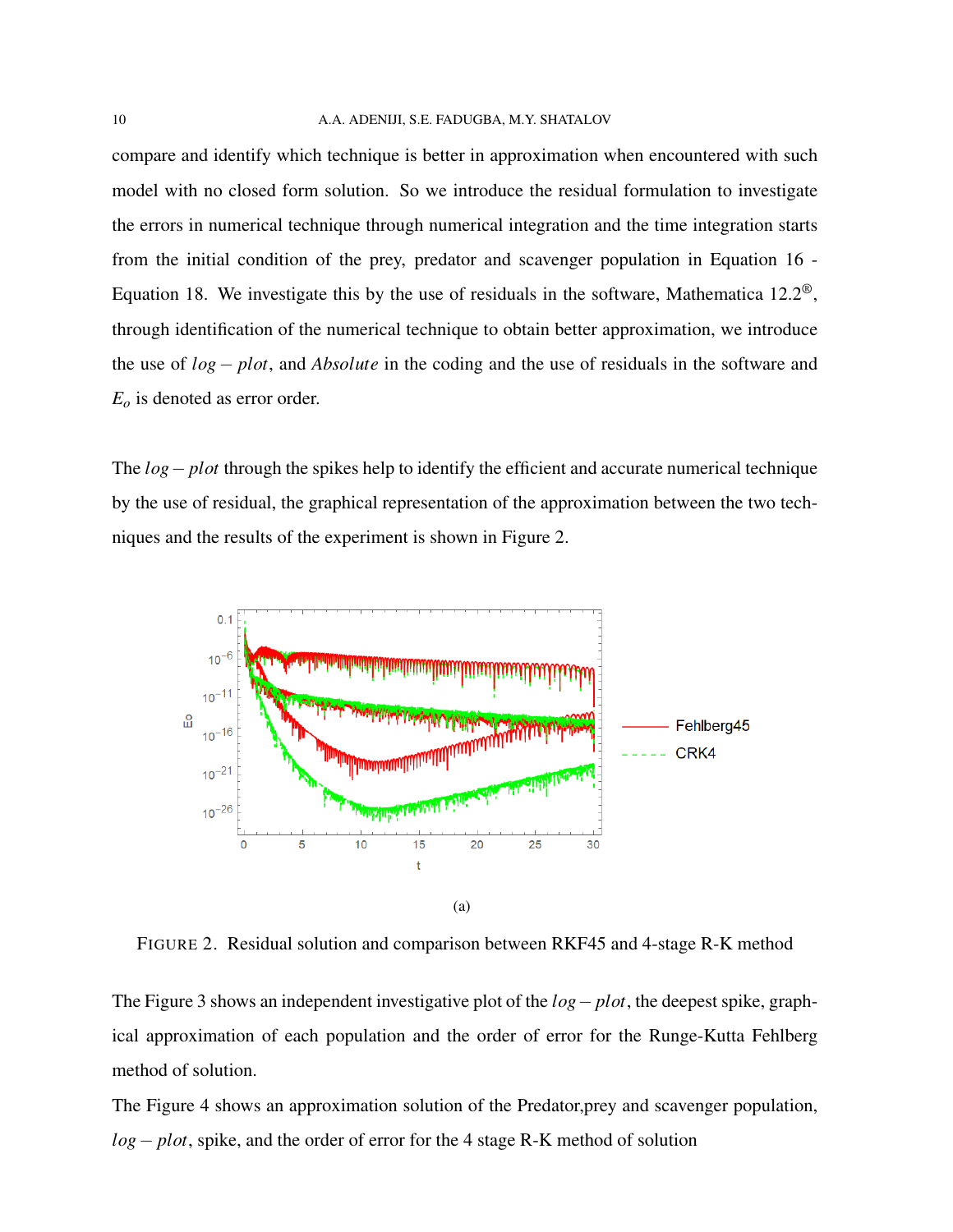

<span id="page-10-0"></span>FIGURE 3. Residual solution: RKF45 plot of  $x(t)$ ,  $y(t)$ ,  $z(t)$ 



<span id="page-10-1"></span>FIGURE 4. Residual solution: 4-stage R-K method plot of  $x(t)$ ,  $y(t)$ ,  $z(t)$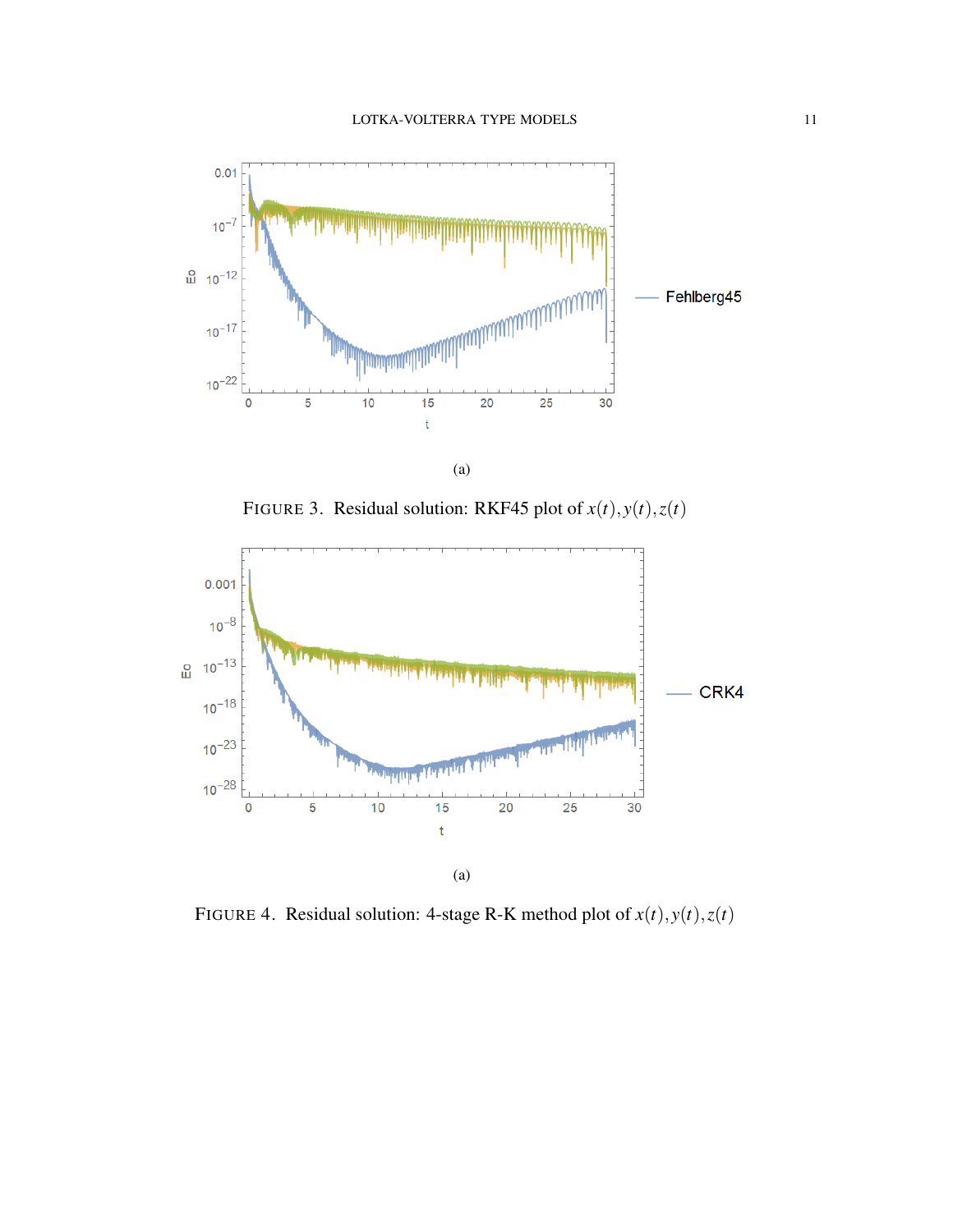4.2. *Case* 2 Predator-Prey type model. Consider the prey-predator system,

(21) 
$$
\dot{x} = a_{11}x - a_{12}x^2 - a_{13}xy
$$

(22) 
$$
\dot{y} = -a_{12}y - a_{22}y^2 + a_{13}xy
$$

with initial conditions

$$
(23) \t\t x_0 = 10, y_0 = 5
$$

It is assumed that the parameters  $a_{11}, a_{12}, a_{13}, a_{21}, a_{22}$  are positive constants. The values assigned to the parameters are as follows:  $a_{11} = 0.9, a_{12} = 0.0005, a_{13} = 0.0055, a_{21} = 0.0005$  $1.5000, a_{22} = 0.00075$ . The model investigated in this section is considered in the presence of an approximate solution whose numerical values are the same and graphical display can't be distinct from each other. In this section, we consider Prey-Predator model with a quadratic term, the model is investigated using known numerical methods (RKF45 and 4-stage R-K) and the results obtained are indistinguishable for both the graphs in Figure [5](#page-11-0) and numerical values in Table [3](#page-12-0) using the built-in algorithm in Mathamatica and are presented.



<span id="page-11-0"></span>FIGURE 5. Graphical solution of RKF45 and 4-stage R-K method

As discussed, the RKF45 and 4-stage R-K method gave the same numerical values and its represented in Table [3](#page-12-0) for objectives of the research in *case* 2*.*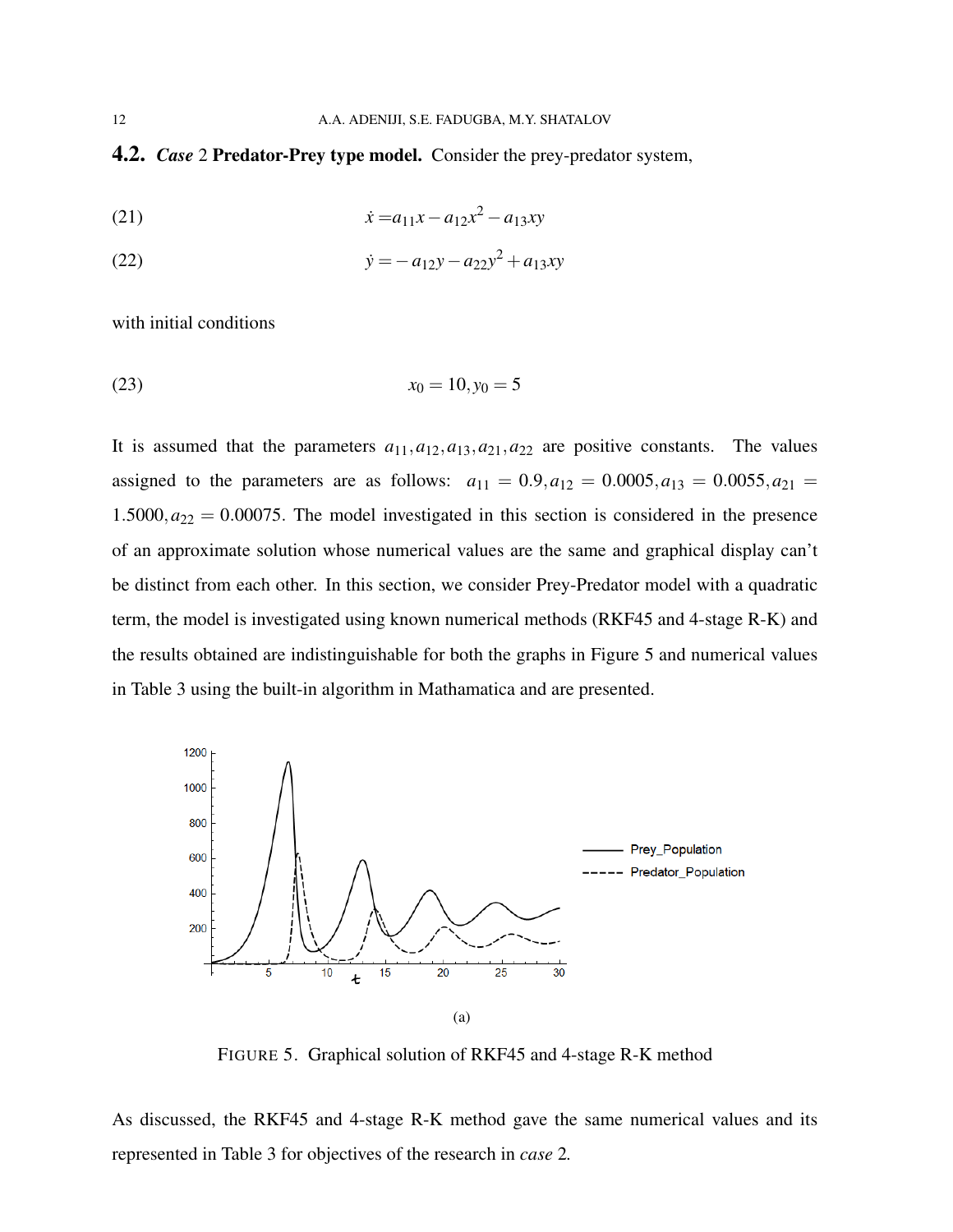| t  | x(t)    | y(t)      |  |
|----|---------|-----------|--|
| 0  | 10      | 5         |  |
| 1  | 24.0458 | 1.2158    |  |
| 2  | 57.8003 | 0.335139  |  |
| 3  | 135.652 | 0.123702  |  |
| 4  | 300.436 | 0.0869564 |  |
| 5  | 593.831 | 0.213341  |  |
| 6  | 980.972 | 3.56553   |  |
| 7  | 960.452 | 298.988   |  |
| 8  | 109.144 | 398.988   |  |
| 9  | 73.4177 | 116.024   |  |
| 10 | 117.389 | 40.4762   |  |

<span id="page-12-0"></span>TABLE 3. Values of  $x(t)$ ,  $y(t)$ ,  $t \in [0, 10]$  between RKF45 and 4-stage R-K method

In the same way as seen in case 1, when encountered with such case, we introduce the residuals and *log* − *plot*. Figure [6](#page-12-1) shows the solution obtained through the residuals and *log* − *plot* deepest spike using the built-in algorithm of Mathematica 12.2® to arrive at the effective method for obtaining the approximate solution in the order of the error.



<span id="page-12-1"></span>FIGURE 6. Residual solution and comparison between RKF45 and 4-stage R-K method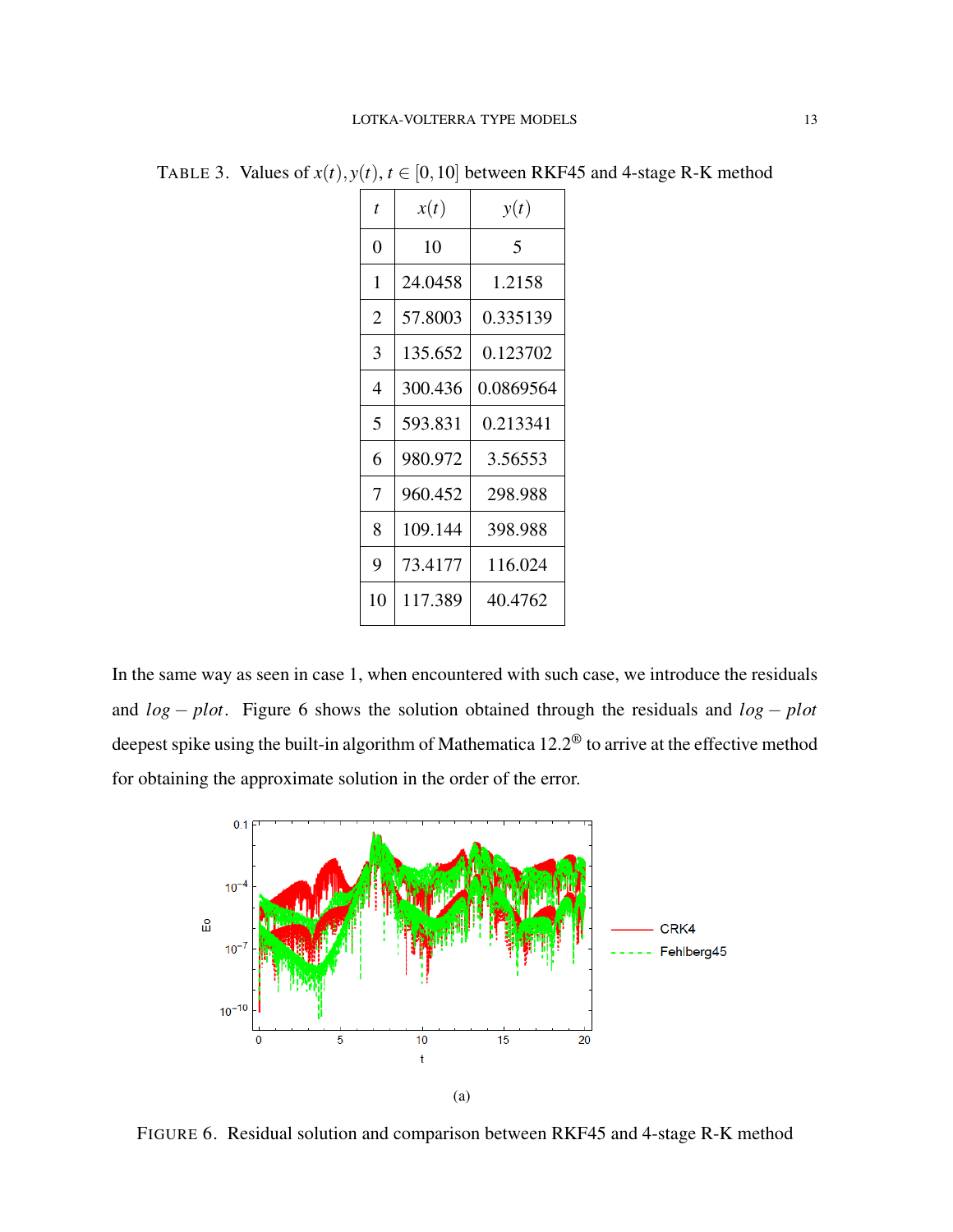The Figure [7](#page-13-0) shows an independent investigative plot of the *log*− *plot*, the deepest spike, graphical approximation of each population and the order of error for the Runge-Kutta Fehlberg method and 4-stage R-K method of solution. From both graphs in Figure [7,](#page-13-0) its observed that the RKF45 has an error order of  $10^{-11}$  and the CRK4 is of order  $10^{-10}$ .



<span id="page-13-0"></span>FIGURE 7. Residual solution: (a) RKF45 plot of  $x(t)$ ,  $y(t)$ , (b) 4-stage R-K  $x(t)$ ,  $y(t)$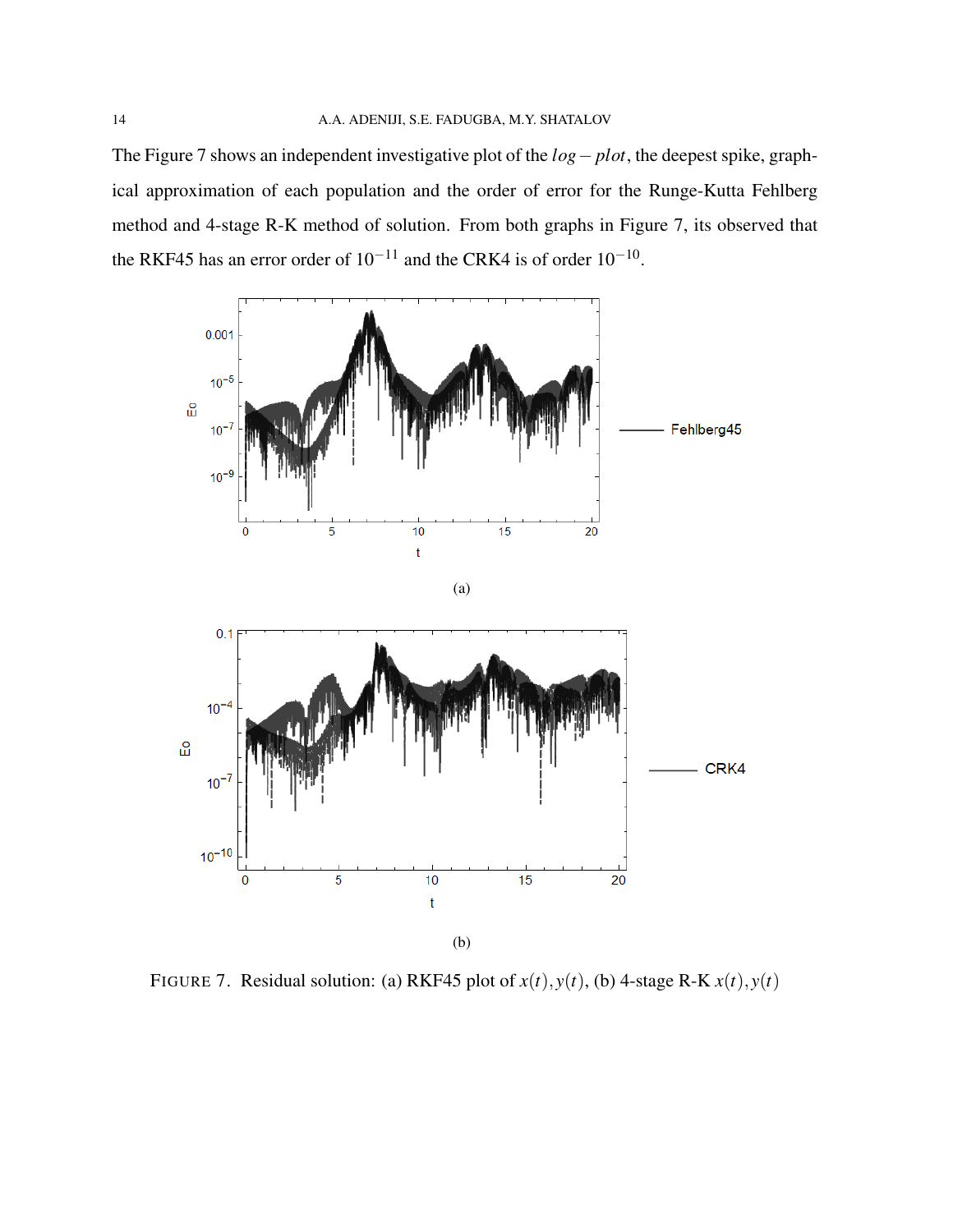### <span id="page-14-0"></span>5. DISCUSSION AND CONCLUSION

Two cases was considered in the paper. Case 2 was considered in the presence of graphs and numerical values are identifiable by using the numerical methods. This procedure was investigated on the predator-prey model, and the problem encountered depict both numerical method obtained same approximate solution and its represented on the graphs in Figure [5](#page-11-0) and numerical values in Table [3.](#page-12-0) By introducing the residual and *log*− *plot* to identify the effective numerical methods, through the built-in function of Mathematica12.2<sup> $\circledast$ </sup>, from Figure [7](#page-13-0) in case 2 we can conclude that the RKF45 is efficient and effective in obtaining a better approximate solution to the model with no closed form solution, indistinguishable graphs and numerical values. RKF can be seen to have an error order  $10^{-11}$  and 4 stage R-K method has an error order  $10^{-10}$ . Hence, the RKF method gives a better approximation.

Case 1 details the approximate solution whose Graphs are identical but conclusive inference can't be drawn from the numerical values as seen in Table [2.](#page-8-1) From Figure [3](#page-10-0) and Figure [4,](#page-10-1) the log-plot was used to investigate the prey-predator-scavenger model with residual to obtain the approximate solution through the Runge-Kutta Fehlberg and 4 stage R-K method built-in func-tion algorithm. From Figure [3,](#page-10-0) RKF has an error order  $10^{-22}$  while the 4 stage R-K method used in investigating the model by the residual has an error order  $10^{-28}$ . From the graphical representation of the residuals, we can conclude that the 4 stage R-K method gives better approximation to the prey-predator-scavenger model when compared to the Runge-Kutta Fehlberg method. Ideally, the RKF45 method should give better approximations but from our investigation of the prey-predator-scavenger model, there was an exception despite the graphical presentations in Figure [1](#page-8-0) and numerical values in Table [2.](#page-8-1) The results are not strong enough to conclude, hence the reason for residual and *log*− *plot* as seen in Figure [2.](#page-9-0) The reason for this procedure and its importance is to investigate how to obtain an effective, and efficiency of a numerical technique when encountered with a system of ODEs with no closed form solution and the experimental procedure obtained as the same outcome (graphically and numerically).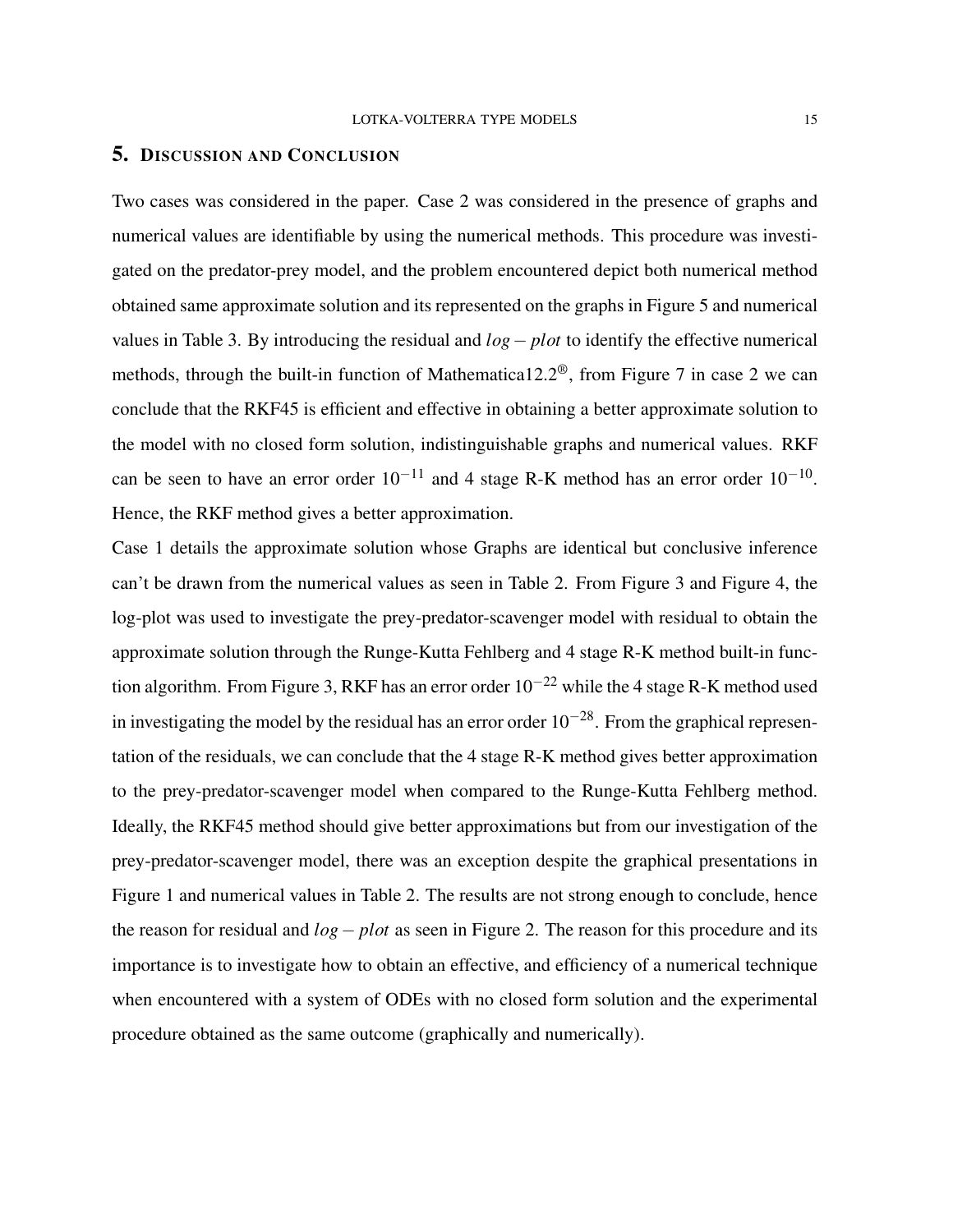#### ACKNOWLEDGMENT

The authors wish to thank Tshwane University of Technology for their financial support and the Department of Higher Education and Training, South Africa.

### CONFLICT OF INTERESTS

The author(s) declare that there is no conflict of interests.

#### **REFERENCES**

- <span id="page-15-0"></span>[1] A.D. Bazykin, A.I. Khibnik, B. Krauskopf, Nonlinear Dynamics of Interacting Populations, World Scientific, 1998. [https://doi.org/10.1142/2284.](https://doi.org/10.1142/2284)
- <span id="page-15-2"></span><span id="page-15-1"></span>[2] A.J. Lotka, Elements of mathematical biology, Dover Publications, New York, 1956.
- [3] V. Volterra, Fluctuations in the abundance of a species considered mathematically, Nature. 118 (1926), 558–560. [https://doi.org/10.1038/118558a0.](https://doi.org/10.1038/118558a0)
- <span id="page-15-3"></span>[4] A.J. Lotka, Natural selection as a physical principle, Proc. Natl. Acad. Sci. U.S.A. 8 (1922), 151–154. [https:](https://doi.org/10.1073/pnas.8.6.151) [//doi.org/10.1073/pnas.8.6.151.](https://doi.org/10.1073/pnas.8.6.151)
- <span id="page-15-4"></span>[5] A. Al Basheer, R.D. Parshad, E. Quansah, S. Yu, R.K. Upadhyay, Exploring the dynamics of a Holling–Tanner model with cannibalism in both predator and prey population, Int. J. Biomath. 11 (2018), 1850010. [https://doi.org/10.1142/s1793524518500109.](https://doi.org/10.1142/s1793524518500109)
- <span id="page-15-5"></span>[6] M. Shatalov, J. Greeff, S. Joubert, I. Fedotov, Parametric identification of the model with one predator and two prey species, in: Technology and its Integration into Mathematics Education Conference (TIME). Buffelspoort, South Africa, 22-26 September 2008, pp. 101-109. [http://hdl.handle.net/10204/3243.](http://hdl.handle.net/10204/3243)
- <span id="page-15-6"></span>[7] A. Adejimi, S. Samuel, M. Andrew, S. Michael, Numerical investigation on system of ordinary differential equations absolute time inference with Mathematica®, Int. J. Adv. Computer Sci. Appl. 12 (2021), 821-829. [https://doi.org/10.14569/ijacsa.2021.0120696.](https://doi.org/10.14569/ijacsa.2021.0120696)
- <span id="page-15-7"></span>[8] R.P. Gupta, P. Chandra, Dynamical properties of a prey-predator-scavenger model with quadratic harvesting, Commun. Nonlinear Sci. Numer. Simul. 49 (2017), 202–214. [https://doi.org/10.1016/j.cnsns.2017.01.026.](https://doi.org/10.1016/j.cnsns.2017.01.026)
- <span id="page-15-8"></span>[9] P.A. Dumbela, D. Aldila, Dynamical analysis in predator-prey-scavenger model with harvesting intervention on prey population, AIP Conf. Proc. 2192 (2019), 060005. [https://doi.org/10.1063/1.5139151.](https://doi.org/10.1063/1.5139151)
- <span id="page-15-9"></span>[10] H. Abdul Satar, R.K. Naji, Stability and bifurcation of a prey-predator-scavenger model in the existence of toxicant and harvesting, Int. J. Math. Math. Sci. 2019 (2019), 1573516. [https://doi.org/10.1155/2019/15735](https://doi.org/10.1155/2019/1573516) [16.](https://doi.org/10.1155/2019/1573516)